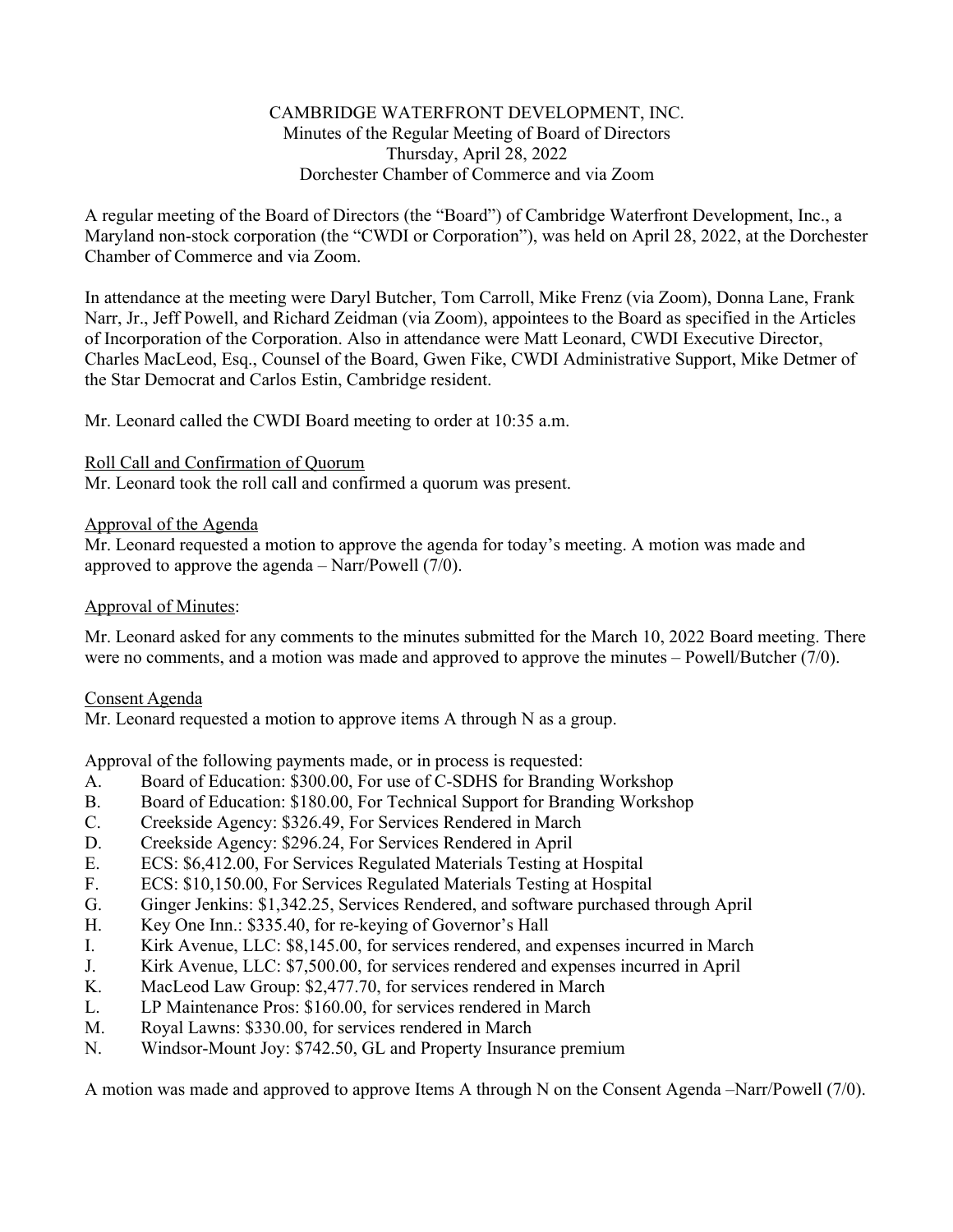# Committee Reports

# Finance Committee

Mr. Narr provided an overview of the March financial reports to the board members. He reported that CWDI is beginning to receive income, such as rent from Yacht Maintenance. Mr. Leonard reported that as of the consent agenda approved today, all vendors are paid up to the end of March/middle of April, except for Network Realty Partners and BCT who are scheduled to be paid after receipt of requested grant funds. A motion was made and approved to accept the financial reports – Powell/Butcher (7/0)

Mr. Narr reported on the topic of a CWDI financial audit. He had discussions with multiple partners at UHY, and they have agreed to conduct a Review of 2021 and an audit of 2022, which includes many of the same components as an Audit, without certain tests. The approximate cost for the 2021 review is \$5,000 (+/- \$1,000).

Mr. Leonard reviewed the status and balances on each CWDI grant. He is working with Ms. Jenkins and Mr. Narr to submit documents for reimbursement requests for the respective grants.

Mr. Leonard requested that the Board authorize him to sign EDA grant documents as necessary. The motion was made and approved – Powell/Carroll (7/0)

# Planning Committee

Site Branding Results and Recommendation - Mr. Powell provided an overview of the community input session that was held to review the branding and master site plan. Approximately 200 people attended the public session. Mr. Narr reviewed the proposed site names, and the group discussed the three proposed names (Port Cambridge, Cambridge Harbor and Waterfront Cambridge) and feedback received from the public. Mr. Narr informed the Board that the results were clear and the top choice from the community and the stakeholder group for the branding of the site was *Cambridge Harbor*. He made a motion for the approval of *Cambridge Harbor* for the branded name for the site – Narr/Powell (7/0). Efforts will begin to trademark the site name and a press release will be sent out announcing the name selection.

Site Plan Community Comment Period – At the public session, the community was given a link to respond to a survey concerning the site plan. The deadline for the community comment period is May 8<sup>th</sup>. Mr. Leonard noted that no details of the input is known to CWDI. BCT reported to him that in the first week of the input period nearly 250 people had logged-on and completed the survey.

Shoreline Clean  $Up - Mr$ . Narr and Mr. Leonard provided an overview of a proposal to clean up the shoreline for which CWDI is responsible, and the group discussed how to proceed. CWDI now has control of most of the site shoreline, with the County and State controlling smaller portions. The entire shoreline needs cleanup of invasive and non-native vegetation. There is a timing issue due to the plant growing season. If the cleanup is not done by the end of May, it cannot be done for another six months.

The group discussed the possibility of having CWDI perform cleanup of the entire shoreline (from the wharf to the route 50 bridge), with the approval of the County and State. The goal would be to have the cleanup completed by Memorial Day. A broader discussion between the County and the State will need to happen concerning maintenance of the shoreline. Ms. Lane indicated that the County is meeting on Tuesday and asked that CWDI prepare something to be presented to the County.

Mr. Leonard indicated the cost of the entire shoreline cleanup is \$26,304. He asked for a motion for the Board to authorize the service to conduct the shoreline cleanup of the CWDI portion (from the wharf to the berm) for a cost of \$9,897. This motion was made and approved – Narr/Powell (6/0 – Ms. Lane abstained).